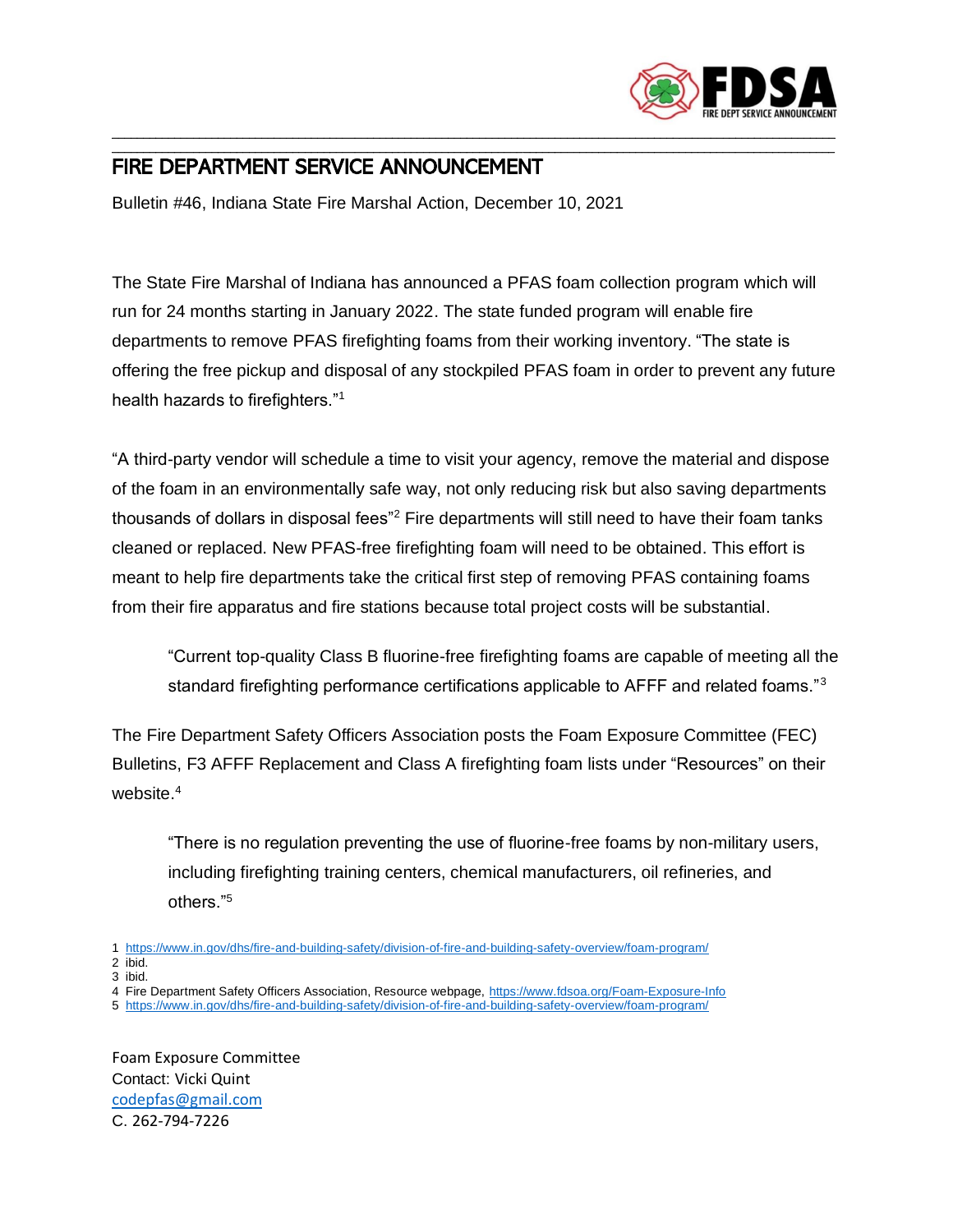

States in various processes of conducting firefighting foam take-back programs:

| Alaska                  | Proposed                                         | https://www.jdsupra.com/legalnews/pfas-update-state-regulation-of-pfas-in-<br>9746408/                                      |
|-------------------------|--------------------------------------------------|-----------------------------------------------------------------------------------------------------------------------------|
| Colorado                | Collecting through<br>February 28, 2022          | https://cdphe.colorado.gov/pfas-projects                                                                                    |
| Connecticut             | Launched in 2021<br>- Two stage<br>program       | https://portal.ct.gov/CFPC/_old/News/Latest-News/State-of-Connecticut-<br>PFAS-AFFF-Take-Back-Program-Announced             |
| Illinois                | A voluntary take-<br>back program is<br>proposed | https://www.jdsupra.com/legalnews/pfas-update-state-regulation-of-pfas-in-<br>9746408/                                      |
| Indiana                 | Beginning<br>February 2022                       | https://www.in.gov/dhs/fire-and-building-safety/division-of-fire-and-building-<br>safety-overview/foam-program/             |
| Massachusetts           | $2018 - 2019$                                    | https://www.mass.gov/news/statewide-program-eradicates-nearly-150000-<br>pounds-of-toxic-firefighting-foam-to-ensure-public |
| Michigan                | 2019 - 2020                                      | https://www.michigan.gov/pfasresponse/0,9038,7-365-86514-496805--<br>,00.html                                               |
| <b>New</b><br>Hampshire | 2018                                             | https://www.jdsupra.com/legalnews/pfas-update-state-regulation-of-pfas-in-<br>9746408/                                      |
| New Jersey              | Enacted $2021 - in$<br>process                   | https://www.jdsupra.com/legalnews/pfas-update-state-regulation-of-pfas-in-<br>9746408/                                      |
| New York                | Collected through<br>2018                        | https://www.dec.ny.gov/chemical/108831.html                                                                                 |
| Rhode Island            | 2018 - 2019                                      | http://www.dem.ri.gov/programs/benviron/emerre/ospar/osparfy20.pdf, p. 7                                                    |
| Vermont                 | State partners with<br>local fire<br>departments | https://anr.vermont.gov/node/1276                                                                                           |
| Wisconsin               | In process -<br>budgeted                         | https://dnr.wisconsin.gov/sites/default/files/topic/PFAS/peag/CollectionDisp<br>osal20211015.pdf                            |



The collected Connecticut firefighting foam pails had a Hazard Class 9 Department of Transportation (DOT) identification placard attached. This is for "unclassified hazard" since transportation was to a chemical landfill in Ontario, Canada. [NBC, Takeback: Tens of Thousands of Gallons of PFAS Firefighting Foam to be Removed From CT, Shannon Miller, June 23, 2021 https://www.nbcconnecticut.com/investigations/takeback-tensof-thousands-of-gallons-of-pfas-firefighting-foam-to-be-removedfrom-ct/2514181/]